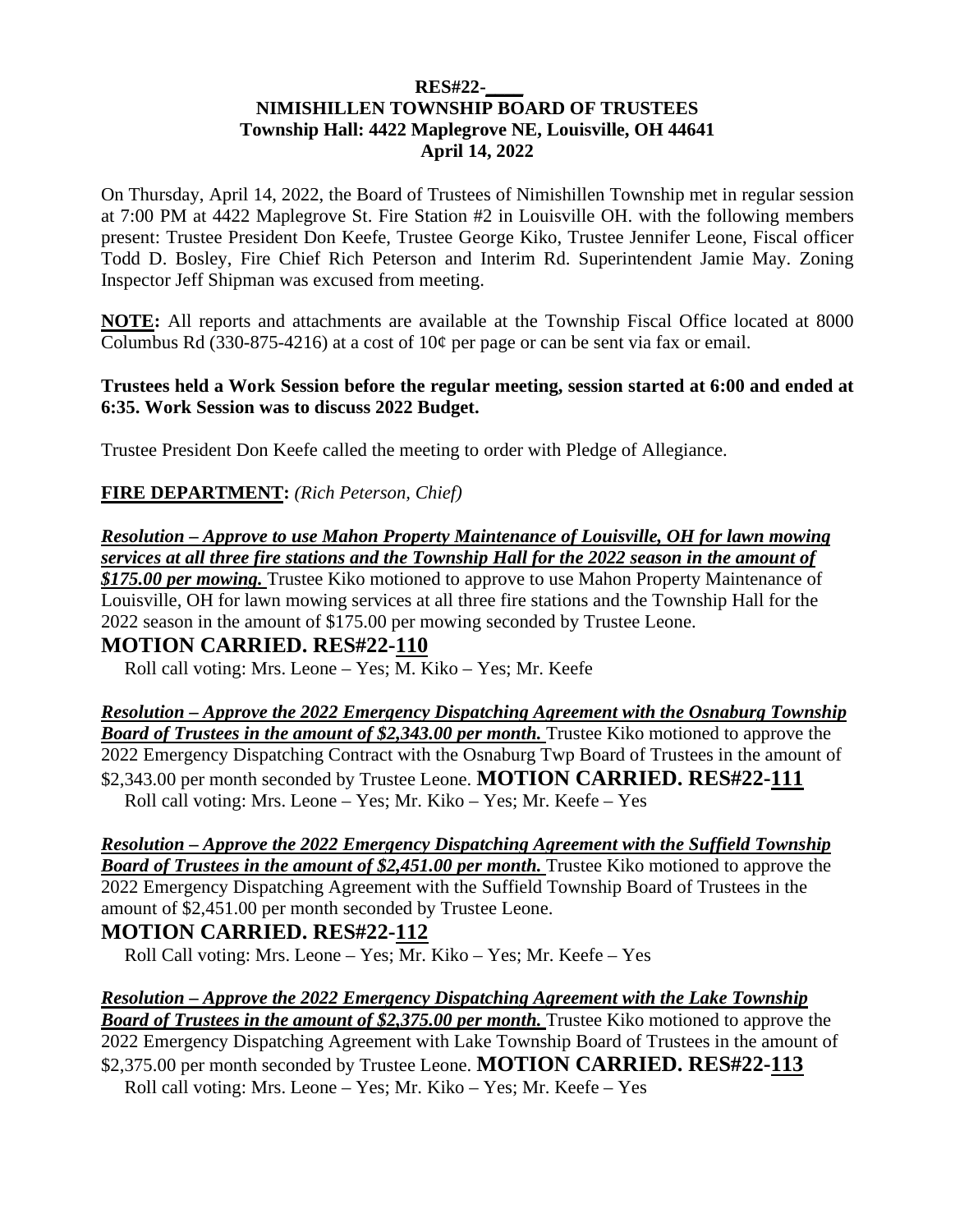*Resolution – Approve the 2022 Emergency Dispatching Agreement with the East Sparta Fire Department in the amount of \$498.00 per month.* Trustee Kiko motioned to approve the 2022 Dispatching Agreement with the East Sparta Fire Department in the amount of \$498.00 per month seconded by Trustee Leone. **MOTION CARRIED. RES#22-114**  Roll call voting: Mrs. Leone – Yes; Mr. Kiko – Yes; Mr. Keefe – Yes

### *Resolution – Approve the 2022 Emergency Dispatching Agreement with the Tri Division*

*Ambulance District in the amount of \$2,745.00 per month.* Trustee Kiko motioned to approve the 2022 Emergency Dispatching Agreement with the Tri Division Ambulance District in the amount of \$2,745.00 per month seconded by Trustee Leone. **MOTION CARRIED. RES#22-115**  Roll call voting: Mrs. Leone – Yes; Mr. Kiko – Yes; Mr. Keefe – Yes

**ROAD DEPARTMENT:** *(Jamie May, Interim Rd. Superintendent)*

*Resolution – Approve the April 14, 2022 Road Report.* Trustee Kiko motioned to approve the April

14, 2022 Road report seconded by Trustee Keefe. **MOTION CARRIED. RES#22-116**  Roll call voting: Mrs. Leone – Yes; Mr. Kiko – Yes; Mr. Keefe – Yes

*Resolution – Approve participating in the Stark County Cooperative Purchasing of Rock Salt for the 2022-23 and 2023-24 seasons, order 1,000 tons for each season.* Trustee Leone motioned to approve participating in the Stark County Cooperative Purchasing of Rock Salt for the 2022-23 and 2023-24 seasons, order 1,000 tons for each season seconded by Trustee Keefe.

## **MOTION CARRIED. RES#22-117**

Roll call voting: Mrs. Leone – Yes; Mr. Keefe – Yes

**Discussion:** Opened the 2022-23 Road Material Bids.

*Resolution – Approve the proposal from SCA Sky Sweeping for \$6,254.00 for power sweeping the streets of Nimishillen Township.* Trustee Kiko approved the proposal from SCA Sky Sweeping for \$6,254.00 for power sweeping the streets of Nimishillen Township seconded by Trustee Leone. **MOTION CARRIED. RES#22-118** 

Roll call voting: Mrs. Leone – Yes; Mr. Kiko – Yes; Mr. Keefe – Yes

*Resolution – Approve interior and exterior lighting upgrades for Township Road Department garage, proposal from Abbott Electric for \$6,560.00.* Trustee Kiko motioned to approve interior and exterior lighting upgrades for the Township Road Department garage, proposal from Abbott Electric for \$6,560.00 seconded by Trustee Leone. **MOTION CARRIED. RES#22-119**  Roll call voting: Mrs. Leone – Yes; Mr. Kiko – Yes; Mr. Keefe - Yes

**FISCAL OFFICER:** *(Todd D. Bosley)* 

*Resolution – Approve payment to Sedgwick for Annual Contract beginning 7/1/2022 in amount of \$2,645.00.* Trustee Kiko motioned to approve payment to Sedgwick for Annual Contract beginning 7/1/2022 in amount of \$2,645.00 seconded by Trustee Leone. **MOTION CARRIED. RES#22-120**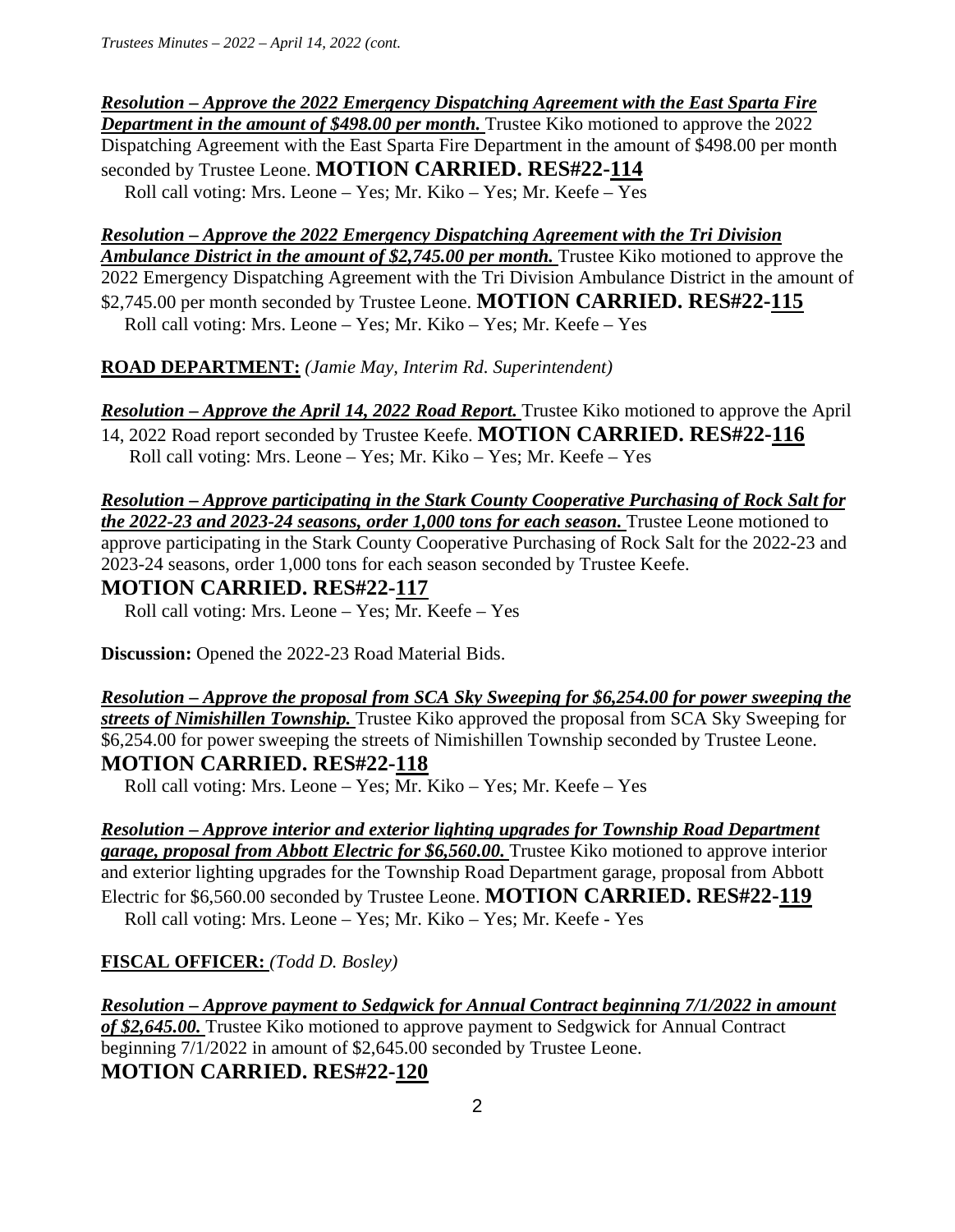Roll call voting: Mrs. Leone – Yes; Mr. Kiko – Yes; Mr. Keefe - Yes

*Resolution – Approve the minutes for the March 24, 2022 Trustees Meeting. Trustee Kiko* motioned to approve the minutes for the March 24, 2022 Trustees Meeting seconded by Trustee Leone. **MOTION CARRIED. RES#22-121**

Roll call voting: Mrs. Leone – Yes; Mr. Keefe – Yes

*Resolution – Approve 2nd quarter payment to Auditor of State for UAN Fees in amount of \$948.00.* Trustee Kiko motioned to approve the 2nd quarter payment to Auditor of State for UAN Fees in amount of \$948.00 seconded by Trustee Leone. **MOTION CARRIED. RES#22-122** Roll call voting: Mrs. Leone – Yes; Mr. Kiko – Yes; Mr. Keefe – Yes

*Resolution – Approve monthly service payment to Ohio Billing in amount of \$1.917.00.* Trustee Kiko motioned to approve monthly service payment to Ohio Billing in amount of \$1,917.00 seconded by Trustee Keefe. **MOTION CARRIED. RES#22-123**  Roll call voting: Mrs. Leone – Yes; Mr. Kiko – Yes; Mr. Keefe – Yes

*Resolution – Approve payment to the Louisville Rotary Club in amount of \$30.00 for flag placing on Holidays.* Trustee Kiko motioned to approve payment to the Louisville Rotary Club in amount of \$30.00 for flag placing on Holidays seconded by Trustee Keefe.

#### **MOTION CARRIED. RES#22-124**

Roll call voting: Mrs. Leone – Yes; Mr. Kiko – Yes; Mr. Keefe – Yes

*Resolution – Approve refund to Resident for overpayment on claim with Ohio Billing in amount of \$25.00.* Trustee Kiko motioned to approve overpayment to Resident with Ohio Billing in amount of \$25.00 seconded by Trustee Leone. **MOTION CARRIED. RES#22-125**  Roll call voting: Mrs. Leone – Yes; Mr. Kiko – Yes; Mr. Keefe – Yes

*Resolution – Approve refund to Tricare for overpayment on a claim with Ohio Billing in amount of \$83.76.* Trustee Kiko motioned to approve refund to Tricare for overpayment on a claim with Ohio Billing in amount of \$83.76 seconded by Trustee Leone.

**MOTION CARRIED. RES#22-126** 

Roll call voting: Mrs. Leone – Yes; Mr. Kiko – Yes; Mr. Keefe – Yes

*Resolution – Approve payment to Baker, Dublikar in amount of \$1,797.62 for general Township matters.* Trustee Kiko motioned to approve payment to Baker, Dublikar in amount of \$1,797.62 for general Township matters seconded by Trustee Leone. **MOTION CARRIED. RES#22-127**  Roll call voting: Mrs. Leone; Mr. Kiko – Yes; Mr. Keefe – Yes

*Resoluton – Approve refund to UMR/30541, Auto Ins for overpayment on a Resident's claim with Ohio Billing in amount of \$130.28.* Trustee Kiko motioned to approve refund to UMR/30541. Auto Ins for overpayment on a Resident's claim with Ohio Billing in amount of \$130.28 seconded by Trustee Leone. **MOTION CARRIED. RES#22-128** 

Roll call voting: Mrs. Leone – Yes; Mr. Kiko – Yes; Mr. Keefe – Yes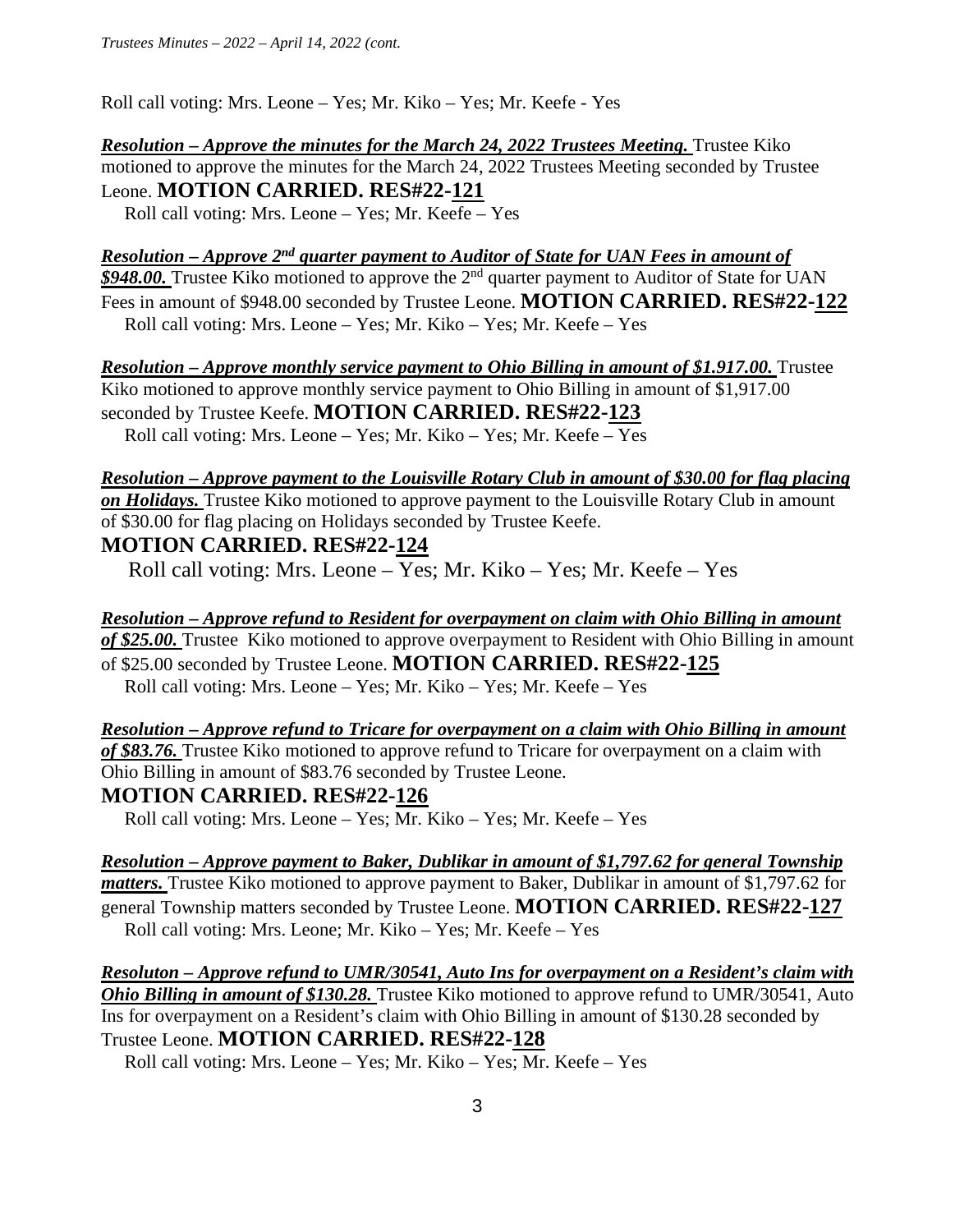# *Resolution – Approve to Amend Permanent Appropriations from General Fund 1000 to 1000-*

*760-700 in amount of \$135,000,00.* Trustee Kiko motioned to approve to Amend Permanent Appropriations from General Fund 1000 to 1000-760-700 in amount of \$135,000.00 seconded by Trustee Leone. **MOTION CARRIED. RES#22-129** 

Roll call voting: Mrs. Leone – Yes; Mr. Kiko – Yes; Mr. Keefe – Yes

# *Resolution – Approve refund payment to Resident for bill he paid twice with Ohio Billing in*

*amount of \$270.00.* Trustee Kiko motioned to approve payment to Resident for bill he paid twice with Ohio Billing in amount of \$270.00 seconded by Trustee Leone.

## **MOTION CARRIED. RES#22-130**

Roll call voting: Mrs. Leone – Yes; Mr. Kiko – Yes; Mr. Keefe – Yes

# **CONCERNS OF CITIZENS:**

- 1. Heather Sick, 4501 Foster Dr. Louisville, Ohio 44641 Concerned about small cell towers
- 2. Stephanie Kritz, 9033 Columbus Rd. Louisville, Ohio 44641 Honey Alley Vacation

# **ZONING:** *(Jeff Shipman, Zoning Inspector)*

*Resolution – Approve the April 14, 2022 Zoning Report.* Trustee Kiko motioned to approve the April 14, 2022 Zoning report seconded by Trustee Leone.

# **MOTION CARRIED. RES#22-131**

Roll call voting: Mrs. Leone – Yes; Mr. Kiko – Yes; Mr. Keefe – Yes

# *Resolution – Approve the March 2022 Stark County Auditor Permit Report. Trustee Kiko* motioned to approve the March 2022 Stark County Auditor Permit Report. **MOTION CARRIED. RES#22-132**

Roll call voting: Mrs. Leone – Yes; Mr. Kiko – Yes; Mr. Keefe - Yes

**TRUSTEES:** *(Don Keefe, George Kiko, Jennifer Leone)* 

## **DISCUSSION:**

Clean-up of road signage at intersections.

## *Resolution – Adjourn meeting.* Trustee Kiko motioned to adjourn meeting seconded by Trustee Leone. **MOTION CARRIED. RES#22-133**

Roll call voting: Mrs. Leone – Yes; Mr. Kiko – Yes; Mr. Keefe – Yes

\_\_\_\_\_\_\_\_\_\_\_\_\_\_\_\_\_\_\_\_\_\_\_\_\_\_\_\_\_\_\_\_\_\_\_\_ \_\_\_\_\_\_\_\_\_\_\_\_\_\_\_\_\_\_\_\_\_\_\_\_\_\_\_\_\_\_\_\_\_\_\_ ATTEST: Todd D. Bosley, Fiscal Officer Donald E. Keefe, President

 $\overline{\phantom{a}}$  , and the contract of the contract of the contract of the contract of the contract of the contract of the contract of the contract of the contract of the contract of the contract of the contract of the contrac George P. Kiko, Vice President

 $\overline{\phantom{a}}$  , and the contract of the contract of the contract of the contract of the contract of the contract of the contract of the contract of the contract of the contract of the contract of the contract of the contrac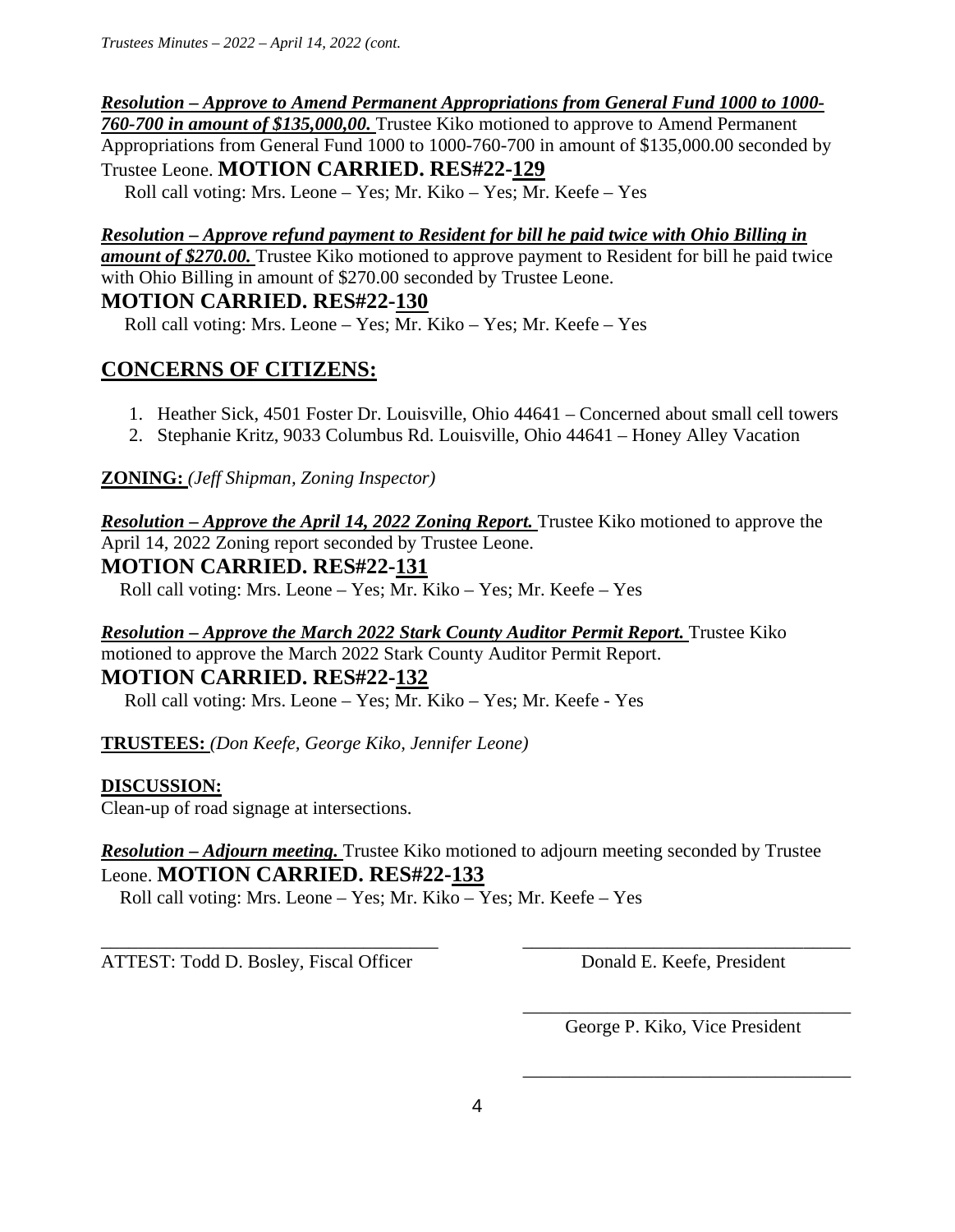Jennifer L. Leone, Trustee

*Minutes-Trustees: Trustees minutes – 2022 April 14,*